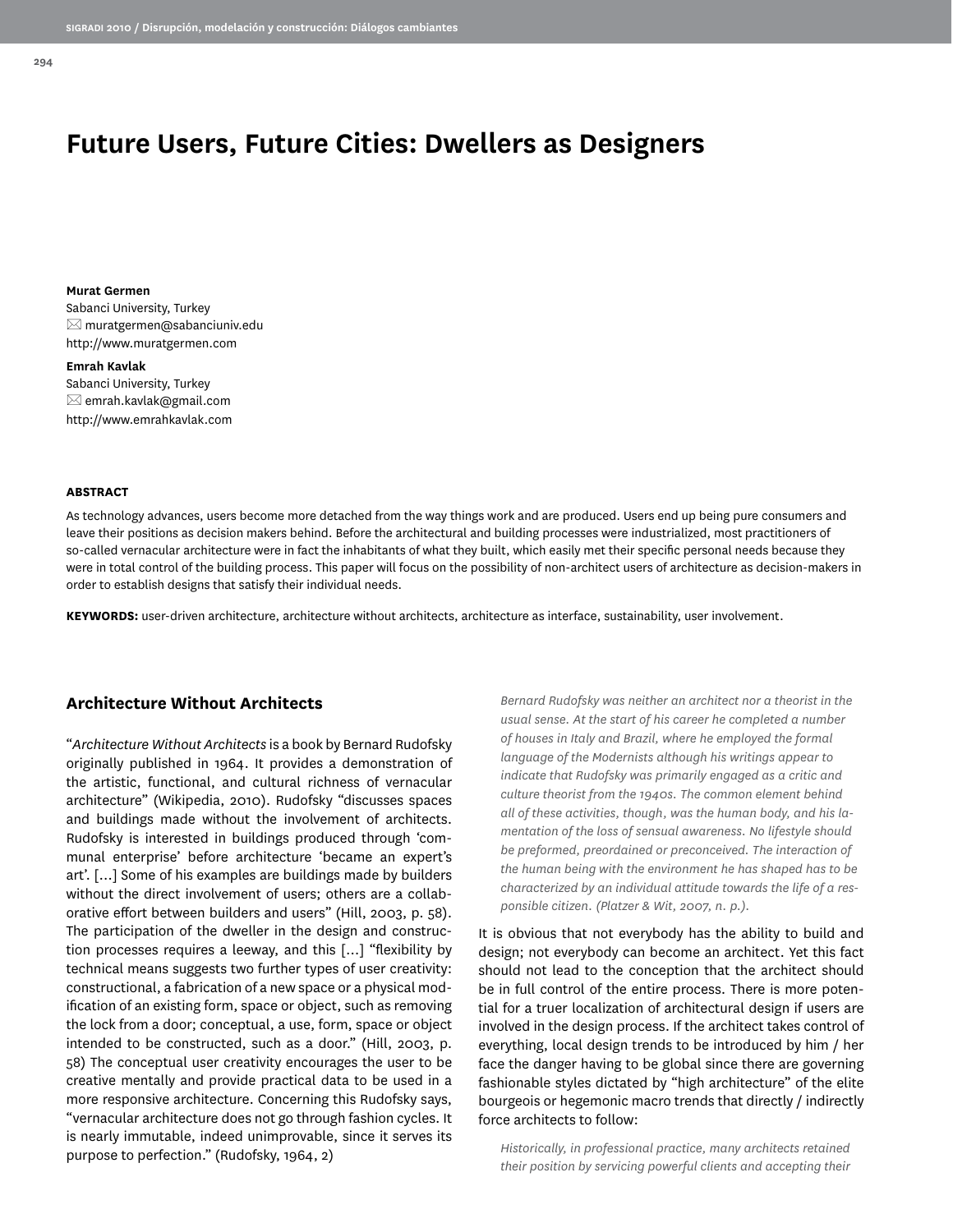

*Figs. 1 and 2. VA 325 student work. "The cube" Students: Bike Kefeli, Sinan Tuncay, Erhan Arik; fall 2008*

*values. When the powerful ignored, misunderstood, or repressed the needs of others in the society, the views of the less powerful did not play a role in the definition of architectural knowledge or practice. Insofar as the traditional perspective is followed, it excludes the powerless, or the "other", and has proved unable to effectively encompass social justice, the politics of diversity, or the politics of empowerment. […] Involving the user, the ordinary citizen, the public, not only would require more time and energy but would demand substantial changes to existing practices. […] Clearly a culturally critical position is needed. (Piotrowski & Robinson, 2001, 76)*

#### As a contrast:

*[…] in vernacular architecture from the primitive age or even in several parts of the world nowadays, there is no segregation between the architect and the community because normally the architect is indeed a member of the community. […] The result is usually that every part of vernacular architecture, be it its technology, connections with nature or with the social system is all culturally related. Although the typology of the building is merely simple and less dramatic, its immense level of ingenuity is beyond belief. (Paramita, 2009, 3)*

# **Arif Hasan and Orangi Pilot Project in Karachi, Pakistan**

A unique and rare example of a socio-politically aware architect who involves user participation in the architectural design process is Arif Hasan, a Pakistani architect, who managed to



organize local people in improving the slums of Karachi. In the Orangi Pilot Project (OPP) approach he conceived, he emphasized the management of the improvement plan by the dwellers themselves, where the local community is fully involved in the process of planning, implementation and maintenance of the plan. Arif Hasan taught local people how to build simple precast structural elements by designing uncomplicated moulds and how to put various precast elements together in order to construct sound and relatively decent looking houses. In doing so local residents take ownership of the entire process and increase their involvement in the future and help promote the sustainability of the project. "Doing this establishes social and political continuity and gives the people of the city an identity and a pride in its history" (Husain, 2009):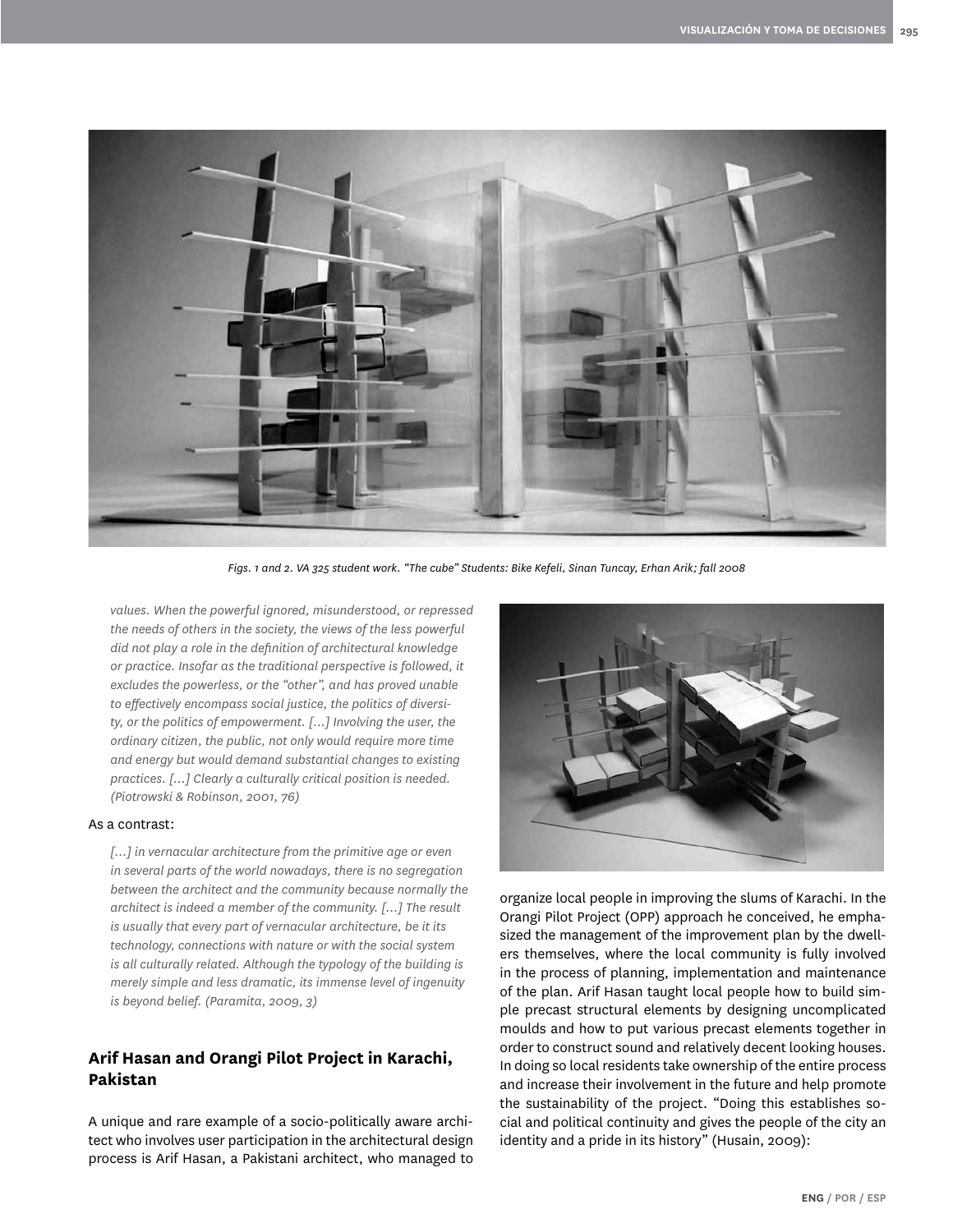*The Orangi Pilot Project refers to a socially innovative project carried out in 1980s in the squatter areas of Orangi Town, Karachi, Sindh, Pakistan. It was initiated by Akhtar Hameed Khan, and involved the local residents solving their own sanitation problems. Innovative methods were used to provide adequate low cost sanitation, health, housing and microfinance facilities. With endogenous research, the community was able to make an affordable sanitation system for the treatment of sewage, which helped to reduce the spread of disease. The system was created and paid for by the local community, who would not have had access to a sewer system otherwise. The programme proved so successful that it was adopted by the communities across developing countries. After the success of the initial phase, the program was expanded into four autonomous groups. (Wikipedia, 2010)*

## **Architecture a an Interface Design Assignment**

Following the above interest in user driven architecture, the authors of this paper (one having been educated as an architect at MIT, Boston, USA), who conduct a course coded VA325 and named "Interface Design" in Sabanci University, Istanbul, Turkey decided to create an assignment in which 3rd and 4th year visual communication design students with no prior architecture education must design architectural / urban interfaces as users of those. VA325 is an introduction to the study and design of interfaces in general. Students are expected to submit various design projects in which they will be able to test themselves in developing a set of user scenarios, interaction models, navigational / flow diagrams and prototypes for interactive applications. The learning objectives are: constructing innovative ideas independent of physical, cultural, and official constraints; and integrating daily life experience into their design philosophy.

User experiences are highly appreciated in VA 325 course, in which the main focus is designing user interfaces. The term

"user interface" includes the collection of methods, rules and patterns of use typical of a physical / virtual system that provides the interaction between the user and what is used. The graphical user interface of an operating system based on the desktop metaphor, control panel of a washing machine, or multitouch display of a mobile phone are just few examples that most people encounter in daily life.

VA325 aims to provide a different way of looking at architectural and urban experiences in order to create new conceptions about the usability of a city or building. Although visual communication design students taking the course are not educated in architecture or urban planning, they are asked to invent new ways of interacting with a building or the city or to improve existing ones, by taking advantage their own "non-professional" architectural and urban experiences. Without limiting students to structural regulations, in addition to prompting them to be realistic; approaching daily life experiences in a critical way was encouraged. If cross-platform thinking is encouraged during the design process, more innovative ideas can emerge using knowledge in a multi-dimensional manner. This approach increases awareness of multiple subjects and helps in stimulate ingenuity.

# **VA325 / Interface Design: Philosophs and Methodology of the Course**

While the course is listed in the undergraduate program of Visual Arts and Communication Design (VACD) Program in the Faculty of Arts and Social Sciences (FASS), the content is arranged in such a diverse and interdisciplinary way that students of any background in the university can take the course and generate new ideas on subjects that they are not familiar with professionally, but encounter and experience daily. This is why the course does not have prerequisites and is open to any student whether he or she studies design, management, economics, cultural studies, engineering or any other field.



*Figs. 3 and 4. VA 325 student work. Students: Basak Sahin, Efe Buyuk, Tunc Korap (left); Sevil Kaynak, Baris Ertufan and Ezgi Didem Dagci (right); fall 2009.*